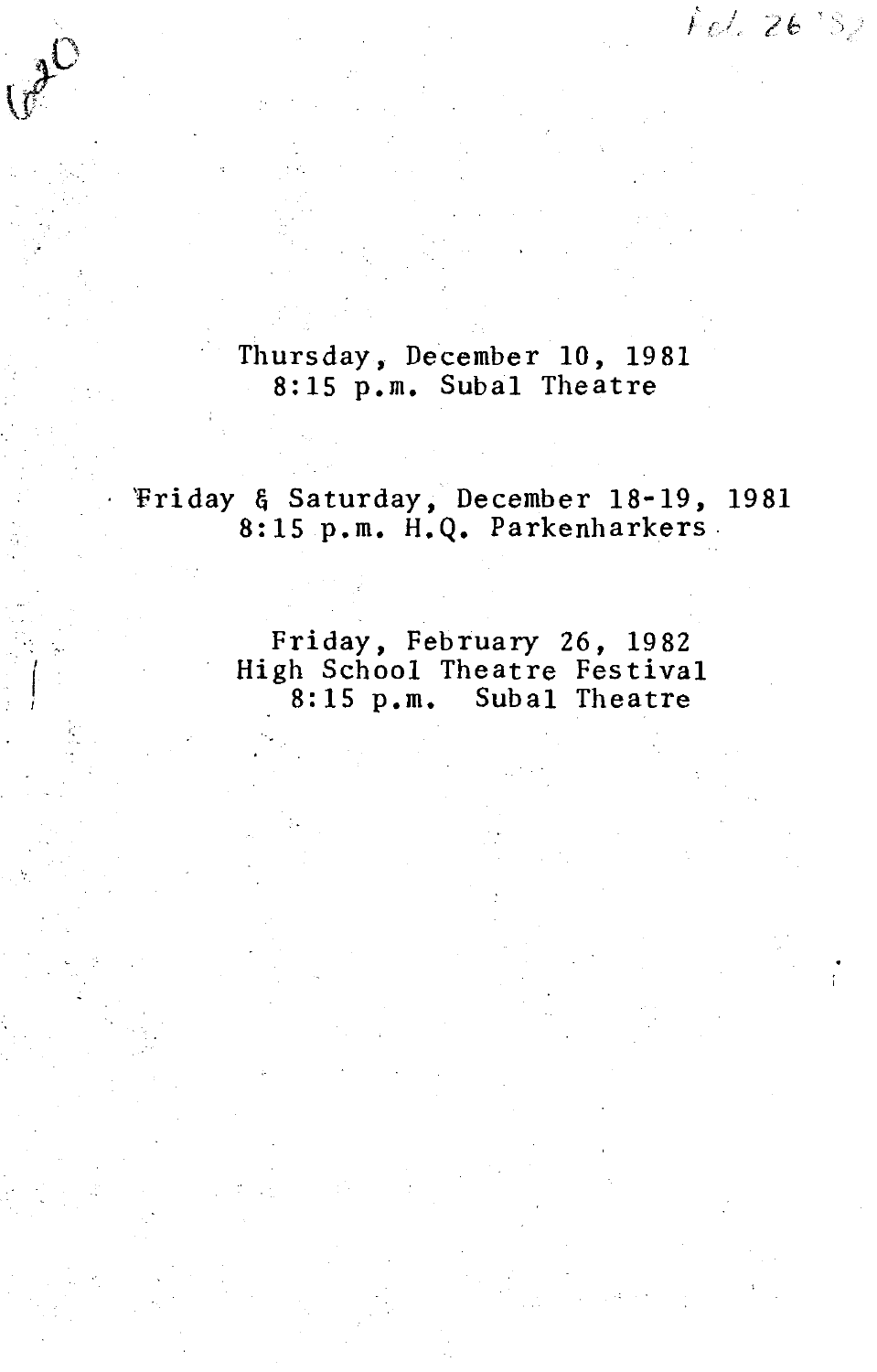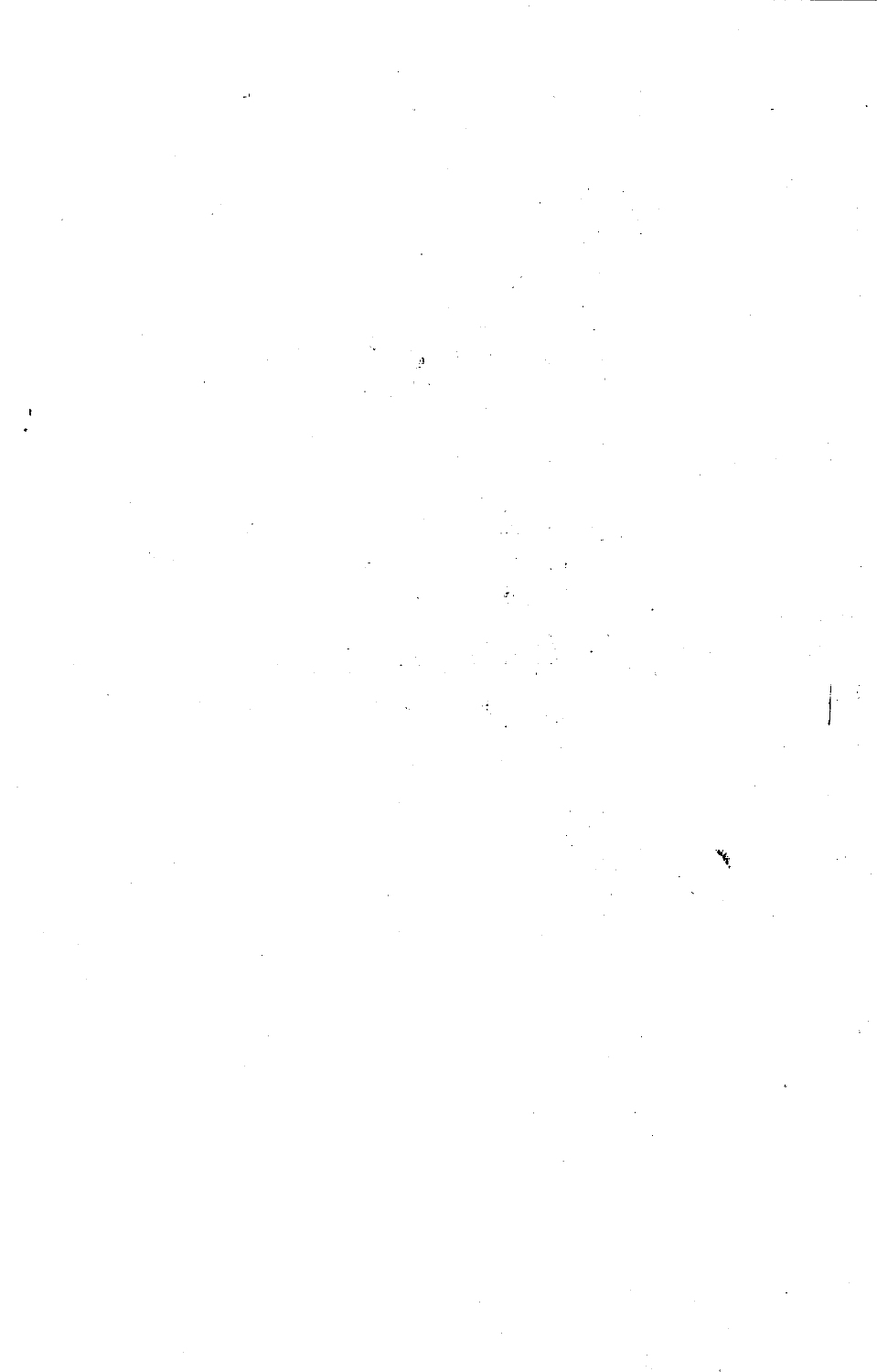Theatre Arts 311: Advanced Acting Class

Proudly presents...

ALL MY SONS by Arthur Miller Directed by Luise Mills

PRIVATE LIVES by Noel Coward Directed by Judy Pittman

SPOON RIVER ANTHOLOGY by Edgar Lee Masters Directed by Gueneth Omeron